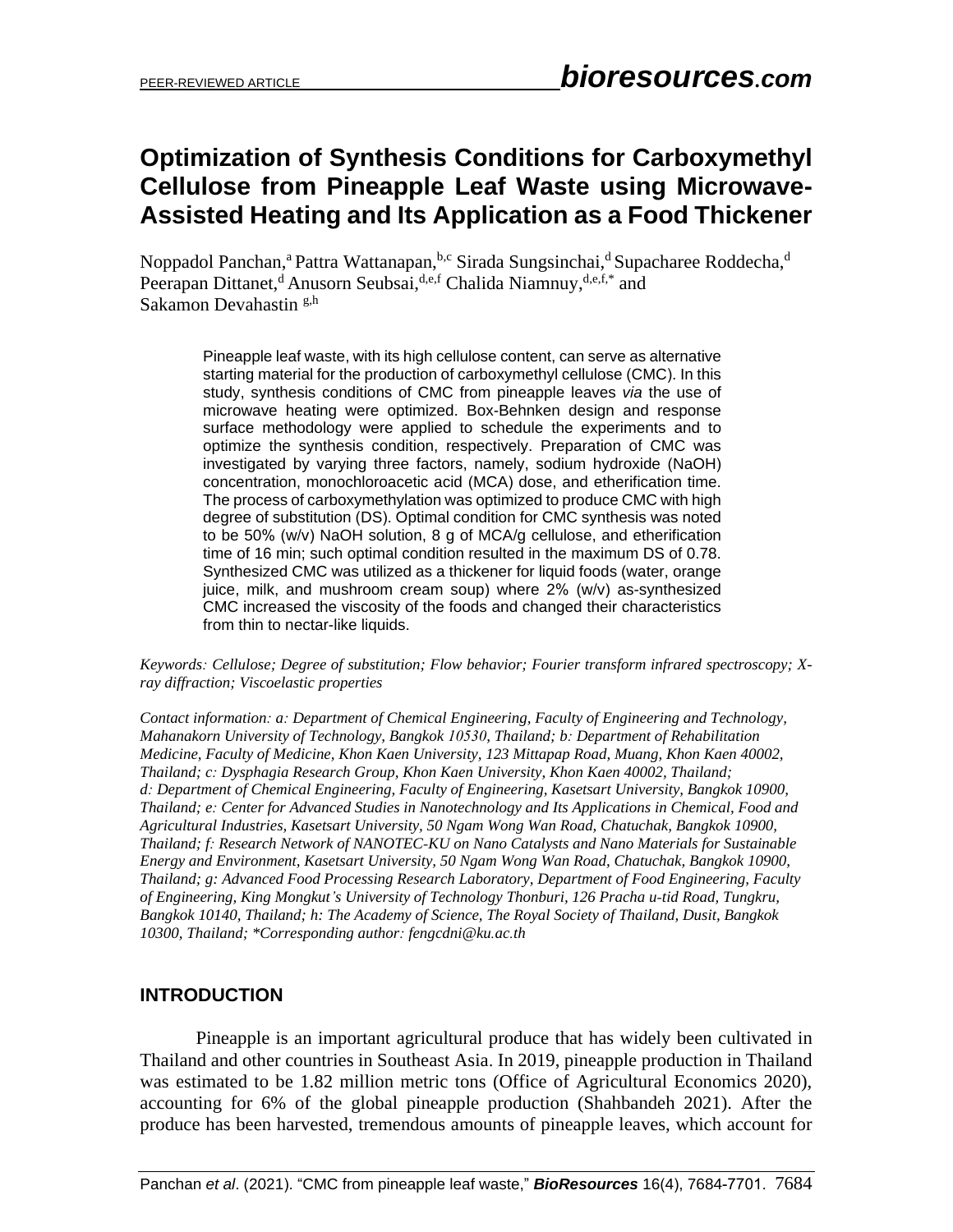as much as 70% of the total mass of pineapple plant, is discarded as agricultural waste, causing various problems to farmers and the environment (Kengkhetkit and Amornsakchai 2012; Phan *et al.* 2021). Finding a means to utilize such a residue is clearly of interest, as it would reduce the volume of waste accumulation, minimizing the environmental impact and adding value to the waste. Since pineapple leaves contain higher than 80 wt% cellulose (dry mass), the leaves could potentially be used as a starting raw material for the production of renewable and biodegradable materials (Cherian *et al*. 2010). Numerous works have indeed reported the use of cellulose from pineapple leaves in various applications, *e.g*., as reinforcement fiber in thermoplastics (Chollakup *et al*. 2011; Kengkhetkit and Amornsakchai 2012; Balakrishnan *et al*. 2018), cellulose nanocrystals for food packaging (Santos *et al*. 2013; Sasikala and Umapathy 2018), cellulose nanofibers (Mahardika *et al*. 2018), and adsorbents for heavy metals removal (Tangtubtim and Saikrasun 2019). In some application areas such as food, pharmaceutical and medical, however, cellulose must be modified into cellulose derivatives, *e.g.*, carboxymethyl cellulose, methyl cellulose, ethyl cellulose, hydroxypropyl cellulose, and cyano-ethyl cellulose, prior to its use.

Among cellulose derivatives, sodium carboxymethyl cellulose (CMC) is one of the most important. CMC is generally prepared from natural cellulose, which is modified with the creation of ether linkages to carboxylic acid groups. CMC has broad applications in the food, pharmaceutical, cosmetic, paint, textile, paper, and consumer product industries (Abe *et al*. 2018). The global market size of CMC was valued at \$1,735.2 million in 2018 and is forecasted to reach approximately \$2,370.6 million by 2026, with a compound annual growth rate of 4.1% (Chouhan *et al.* 2019). In the food industry, CMC is widely used as a stabilizer, thickener, and moisture binder for improving the stability and texture of various foods and beverages (Yu *et al*. 2019). Since CMC is tasteless and odorless and can form a clear solution without any cloudiness or opacity, it is also widely used to prevent separation due to sedimentation of suspended particles and to promote desirable textural attributes and mouth feel. Increasing application of CMC in a wide variety of food and beverage products, *e.g.*, milk, ice cream, bakery products, candies, chewing gums, margarine, and peanut butter, as a thickening agent and/or stabilizer has naturally increased the demand for CMC (Bayarri *et al.* 2009; Arancibia e*t al.* 2016; Chouhan *et al.* 2019). While CMC is typically produced from cotton and wood pulp cellulose (Chouhan *et al.* 2019), several studies attempted to prepare CMC from other lignocellulosic materials such as banana pseudo stem (Adinugraha *et al*. 2005), sago waste (Pushpamalar *et al*. 2006), cotton stalk (Zhang *et al*, 2011), rice straw (Panchan and Niamnuy 2015), brewer's spent grain (Santos *et al*. 2015), corn stalk (Shui *et al.* 2017), seaweed cellulose (Lakshmi *et al.* 2017), sugarcane bagasse (Asl *et al.* 2017), and asparagus stalk end (Klunklin *et al.* 2021).

Despite the aforementioned increasing demand, synthesis of CMC by use of conventional methods requires lengthy reaction time to achieve adequate yield and degree of substitution (DS). Microwave heating, which is known for its rapid heating capability, is therefore of interest. Microwave-assisted synthesis methods have indeed been reported to provide a number of advantages over the conventional synthesis means (Kappe 2004); such advantages include shortened reaction time and increased product yield and purity (Santos *et al*. 2015; Panchan *et al*. 2018). Nevertheless, there is so far no information on microwave-assisted synthesis of CMC from pineapple leaf waste.

The objectives of this work were to synthesize CMC from pineapple leaf waste using microwave-assisted heating and to investigate the effects of various key parameters, *i.e*., sodium hydroxide (NaOH) concentration, monochloroacetic acid (MCA) dose, and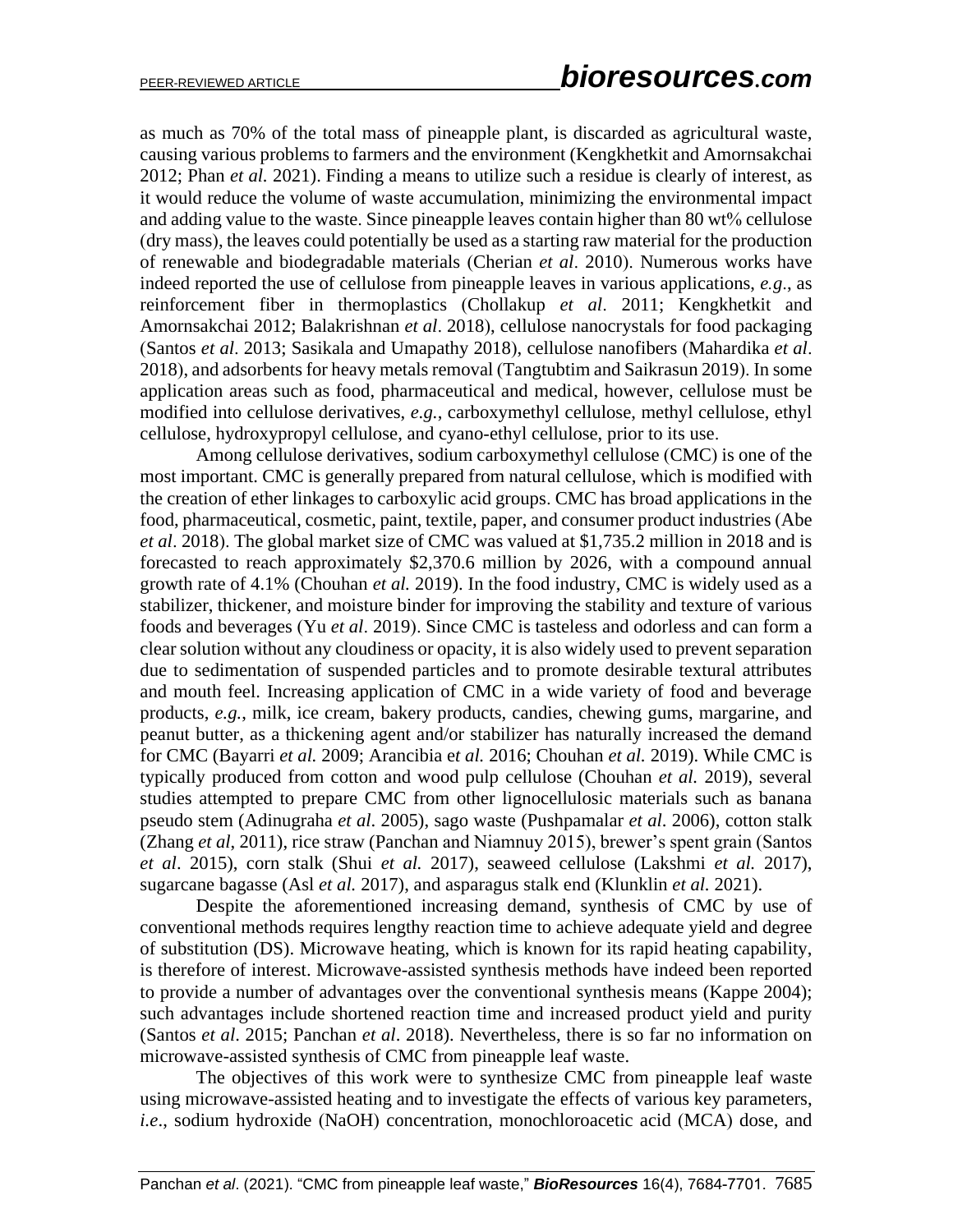etherification time, on the DS of prepared CMC. Optimization of the synthesis condition was conducted to maximize the DS. The work also highlighted the significance of the rheological properties and potential of the as-synthesized CMC as a food thickener.

# **EXPERIMENTAL**

### **Materials**

Pineapple leaves (Smooth Cayenne variety) were collected from a local field in Prachuap Khiri Khan Province, Thailand. Sodium hydroxide and sodium chlorite were purchased from Ajax Finechem (Auckland, New Zealand). Monochloroacetic acid was obtained from Sigma-Aldrich (St. Louis, MO, USA). Glacial acetic acid was purchased from Merck KGaA (Darmstadt, Germany). Ethanol was purchased from RCI Labscan (Bangkok, Thailand). All solutions were prepared in deionized water (DI water). Commercial CMC with DS of 0.83 was domestically purchased from Krungthepchemi (Bangkok, Thailand).

## **Isolation of Cellulose from Pineapple Leaves**

Pineapple leaves were washed to remove minerals; the leaves were then dried and ground into powder prior to the isolation of cellulose as per the methods of Mandal *et al.* (2015) with some modification. The ground pineapple leaves were bleached with 0.7% (w/v) sodium chlorite (NaClO<sub>2</sub>) at 70 °C for 5 h. The bleaching mixture was cooled to 10 °C to avoid free-gaseous chlorine. Precipitated bleached pineapple leaves were washed with tap water until they were free of chlorine odor.

For the alkali treatment step, the bleached pineapple leaves were soaked in 5% (w/v) NaOH solution for 24 h at room temperature and then heated at 90  $^{\circ}$ C with gentle stirring for 2 h. Precipitated cellulose was filtered and washed with tap water until neutrality had been reached. The product was dried at 60 °C overnight and kept in a vacuum container. The degree of α-cellulose contained in the isolated cellulose product was determined according to the TAPPI T203 om-88 (1992) standard.

# **Synthesis of CMC from Isolated Cellulose**

The synthesis methods of CMC were those of Mandal *et al.* (2015) and Panchan *et al*. (2018) with appropriate modification. The first synthesis step was alkalization in which 4.0 g of isolated cellulose was added into a three-neck round bottom flask, which was subsequently placed in a modified domestic microwave oven (LG, MS2343DAR, Seoul, Korea) equipped with a condenser and glass agitator. Two hundred mL of ethanol was added along with 50 mL of either 10, 30 or 50 g/100 mL aqueous NaOH solution. The mixture was agitated at 450 rpm for 30 min at room temperature to complete the alkalization reaction. Etherification reaction was then conducted by adding 1, 4.5, or 8 g of MCA/g cellulose, with an etherification period of 2, 16, or 30 min at input microwave power of 320 W. After the reaction, the content was suspended in 80% (v/v) ethanol, neutralized with glacial acetic acid, filtered, and thrice washed with  $70\%$  ( $v/v$ ) ethanol. The obtained CMC cake was dried at 60 °C for 6 h and kept in a vacuum container until further analysis and use.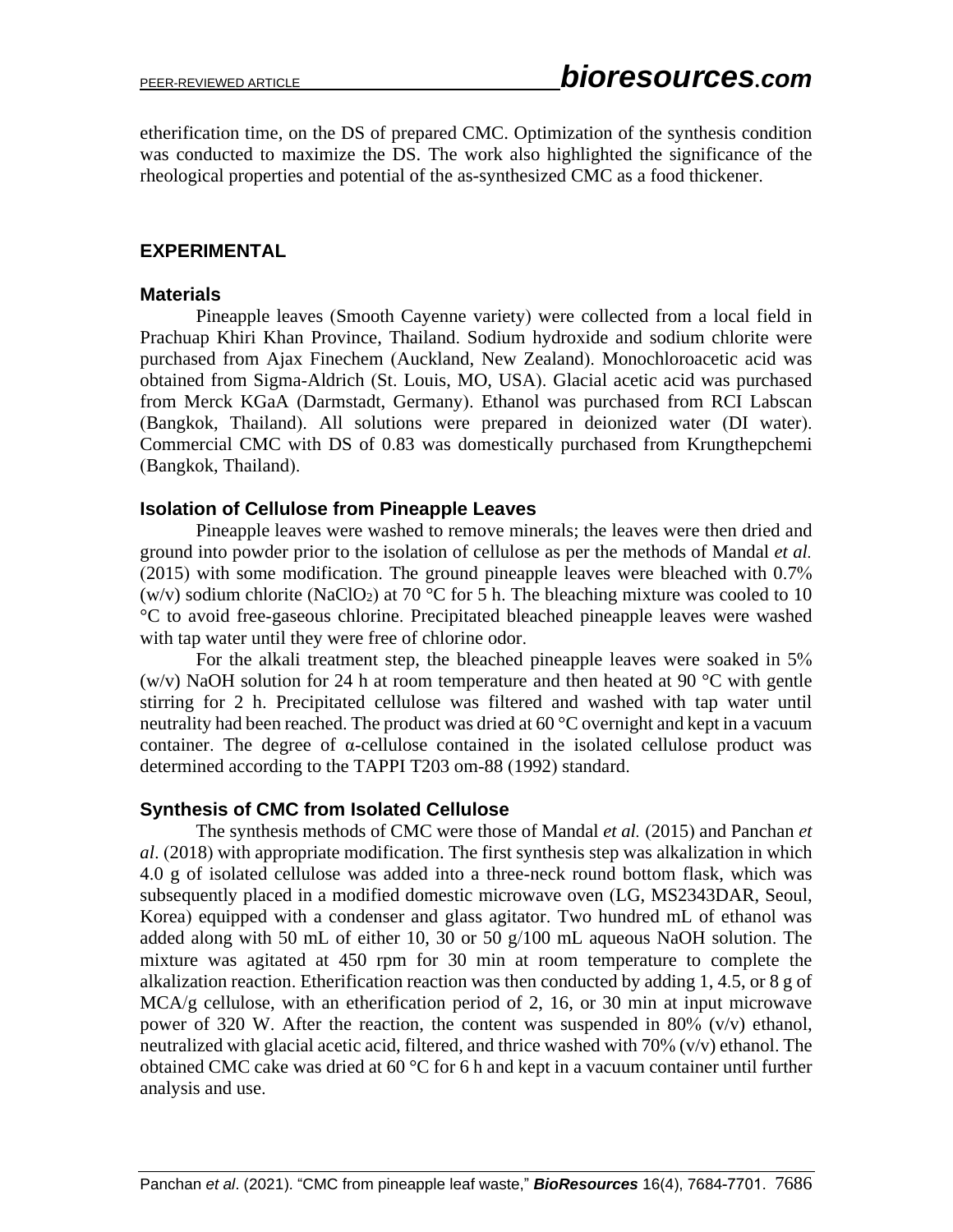A total of 17 experiments were scheduled using the Box-Behnken design. Response surface methodology (RSM) was employed to analyze the experimental data to determine the optimal synthesis condition using Design Expert®9.0 (Stat-Ease Inc., Minneapolis, MN, USA). DS and purity of the prepared CMC were determined using ASTM D1439-94 standard method (ASTM 1994).

#### **Characterization of As-Synthesized CMC**

Functional groups of cellulose and CMC samples were identified using Fourier transform infrared (FTIR) spectroscopy. Prior to the analysis, a sample was dried overnight at 60 °C. Pellets were made of 0.2 mg of the sample ground with 2.0 mg of KBr; the mixture was compressed to form a transparent disk. FTIR spectra were recorded using an FTIR spectrometer (Bruker, Tensor 27, Karlsruhe, Germany) within the wavenumber range of 400 to 4000  $\text{cm}^{\text{-1}}$ .

XRD patterns of isolated cellulose, alkali-cellulose and as-synthesized CMC samples were determined using an X-ray diffractometer (Bruker, D8 Advance, Karlsruhe, Germany) equipped with CuK $\alpha$  radiation in the 2 $\theta$  range of 10 to 50° with a scan rate of  $5^{\circ}$  min<sup>-1</sup> at room temperature. Crystallinity index (CrI) of a sample was calculated as per Eq. 1:

$$
CrI = \frac{I_{200} - I_{\text{am}}}{I_{200}} \times 100
$$
 (1)

where *I*<sup>200</sup> is the maximum diffraction intensity at (200) lattice peak and *I*am is the minimum diffraction intensity between (110) and (200) lattice peaks (Wei *et al*. 2019).

Morphologies of untreated leaves as well as those of cellulose and as-synthesized CMC were investigated using a scanning electron microscope (JEOL, JSM7001F, Tokyo, Japan). A dried sample was coated with an ultrathin layer of gold in a sputter coater prior to the scanning electron microscopy.

#### **Determination of Solubility and Viscoelastic Properties**

The methods for determining the solubility of CMC were those of Ambjörnsson *et al*. (2013) with some modification. Different masses of as-synthesized CMC powder were dissolved in 100 mL of DI water and stirred at 1200 rpm for 2 h. Each solution was filtered with gentle suction through a sintered glass crucible porosity no. 3 to separate the gel part and undissolved residuals. The insoluble part was dried at 105 °C until reaching a constant mass. The solubility was calculated as per Eq. 2,

Solubility (
$$
% = \frac{w_f}{w_i} \times 100
$$
 (2)

where  $W_i$  is the initial mass of the dried as-synthesized CMC sample and  $W_f$  is the mass of the remaining dried undissolved part after extraction with water.

Viscoelastic properties of CMC suspension were determined by dissolving CMC in DI water at a concentration of 2% (w/v). A rheometer (TA instrument, ARES-G2, New Castle, DE, USA) equipped with 40-mm sandblasted parallel plates was used; the gap between the plates was fixed at 1.0 mm. Each sample was measured by applying a strain sweep with frequency sweep in the linear viscoelastic region. The strain sweep test was conducted at a frequency of 1 Hz over the range of 0.1 to 500%. Storage modulus (*G*′) and loss modulus (*G*<sup>"</sup>) were measured as a function of the angular frequency ( $\omega$  = 0.1 to 100 rad s<sup>-1</sup>) at 30% strain. Flow behavior of the suspension under steady-state relationship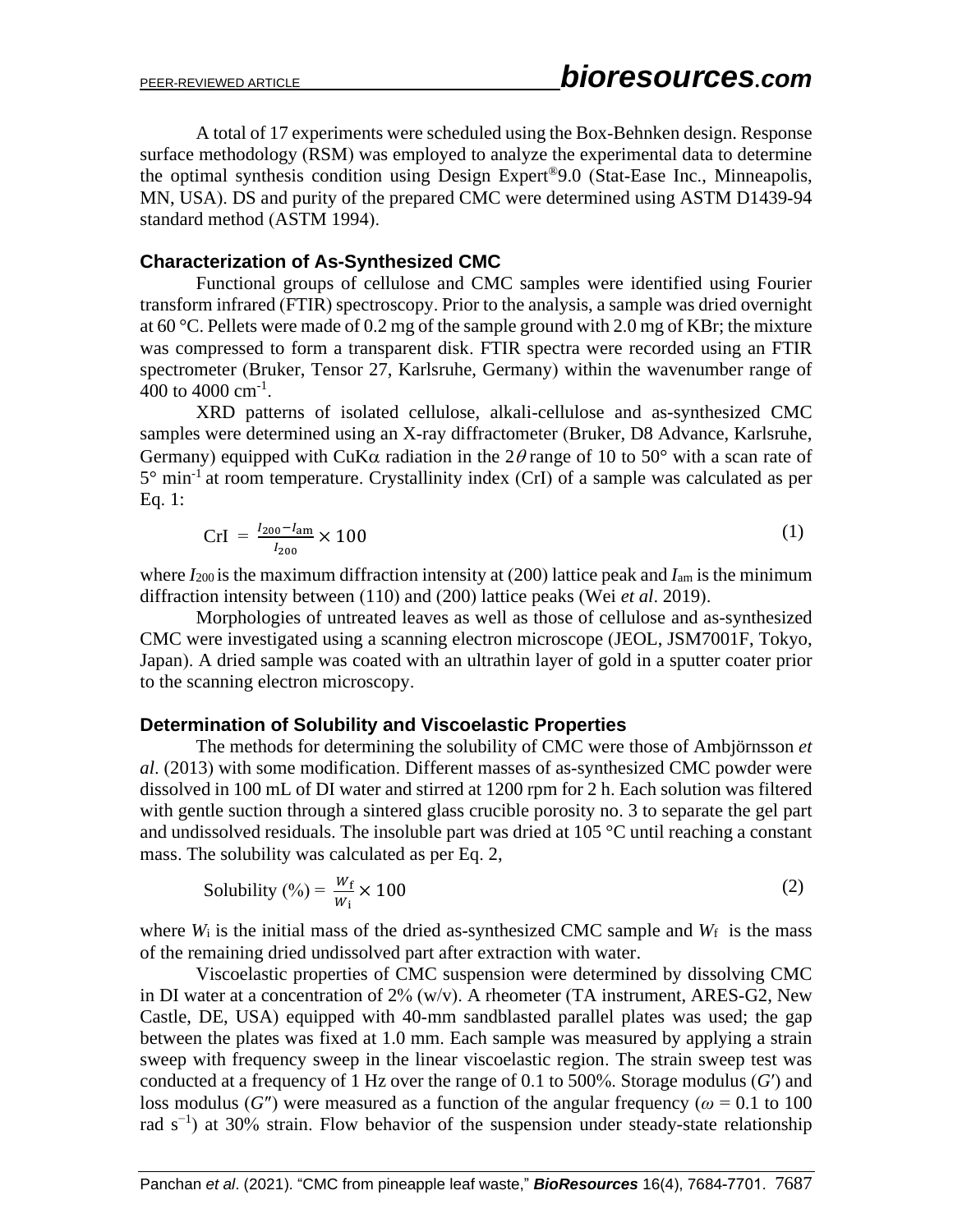between the shear stress and shear rate is expressed by fitting the results to the Power-law model shown in Eq. 3,

$$
\sigma = K \dot{\gamma}^n \tag{3}
$$

where  $\sigma$  is the shear stress (Pa),  $\dot{\gamma}$  is the shear rate (s<sup>-1</sup>), *K* is the consistency coefficient  $(Pa·s<sup>n</sup>)$ , and *n* is the flow behavior index (dimensionless).

The effect of CMC on the behavior of liquid food samples was evaluated by measuring their viscosity change after adding 2% (w/v) CMC. The CMC solution was slowly poured into four different liquid food samples: drinking water, UHT whole milk (Thai-Denmark, Saraburi, Thailand), orange juice (Tipco, Bangkok, Thailand), and mushroom cream soup (Roza, Samut Prakan, Thailand). Each content was continuously stirred at 400 rpm for 5 min. All the food samples were measured for their viscosity using a viscometer (Brookfield Engineering, RV DVII, Middleboro, MA, USA) equipped with spindle 27 at a shear rate of  $51 \text{ s}^{-1}$  and speed of 55 rpm.

## **RESULTS AND DISCUSSION**

#### **Optimization of CMC Synthesis Condition**

The isolation of cellulose was undertaken to observe lignocellulosic composition in pineapple leaves. The isolated cellulose from pineapple leaves were composed of  $\alpha$ cellulose, hemicelluloses, lignin and non-cellulosic substances, accounting for 84.18, 6.75, 1.93, and 7.18 wt%, respectively.

Box-Behnken experimental design-based predictions of the DS of CMC with different combinations of the three independent variables are summarized in Table 1. According to multiple regression analysis, second order polynomial equation was obtained as shown in Eq. 4,

$$
Y = 1.38 + (1.58 \times 10^{-2})X_1 + (4.89 \times 10^{-2})X_2 + (2.89 \times 10^{-2})X_3 - (1.28 \times 10^{-3})X_2X_3 - (8.20 \times 10^{-5})X_1^2 - (5.28 \times 10^{-3})X_2^2 - (5.91 \times 10^{-3})X_3^2
$$
\n(4)

where *Y*,  $X_1$ ,  $X_2$ , and  $X_3$  denote the DS, NaOH concentration (g/100 mL), MCA dose (g/g cellulose) and etherification time (min), respectively.

The results revealed the significance of the regression model; p-values lower than 0.05 implied that the  $X_1$ ,  $X_2$ ,  $X_3$ ,  $X_2X_3$ ,  $X_1^2$ ,  $X_2^2$  and  $X_3^2$  terms of the model were significant independent variables of the DS with  $R^2 = 0.993$ . The results also indicated that the model was significant at 95% confidence level. This quadratic regression model predicted the maximum DS as 0.80. Such a DS value was obtained when the etherification reaction was carried out using 50 g/100 mL of NaOH, 8 g of MCA/g cellulose, and etherification time of 16 min at input microwave power of 320 W. To verify the predicted result, five duplicated experiments were conducted at the optimal synthesis condition; the average DS was noted to be 0.78.

Results on the comparison of the yield of  $\alpha$ -cellulose, purity of CMC as well as DS of the as-synthesized CMC with those of CMC synthesized by various other raw materials and methods are given in Table 2. The as-synthesized CMC possessed similar levels of  $\alpha$ cellulose yield as well as purity of CMC and DS when compared with CMC prepared from selected other lignocellulosic wastes. Purity of the as-synthesized CMC was 93.32%; such a value meets the requirement of the GB/T1904-2005 standard (Zhang *et al.* 2011).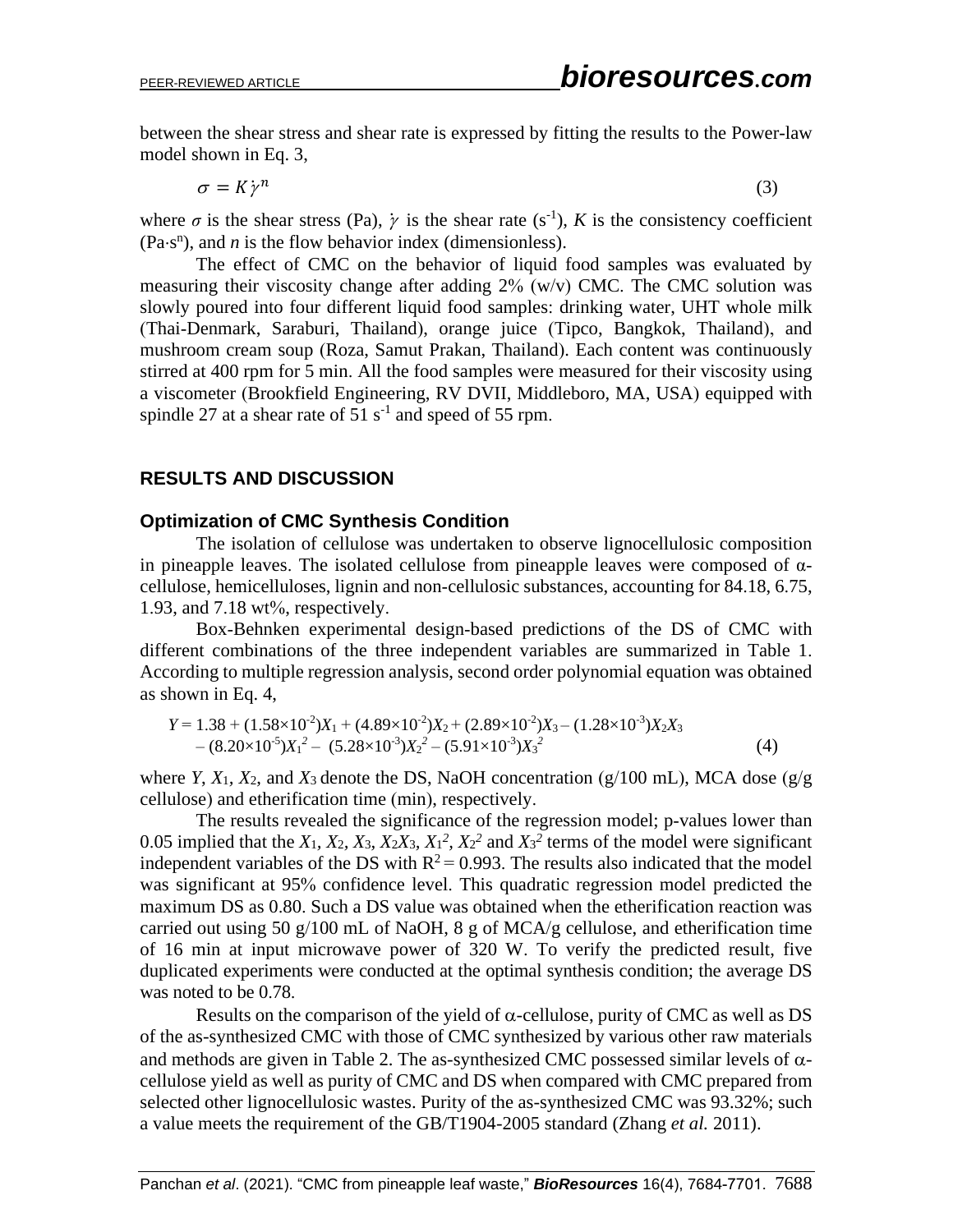| Source   | Sum of Square | Df <sup>*</sup> | Mean Square | F-value | p-value  |
|----------|---------------|-----------------|-------------|---------|----------|
| Model    | 0.5773        | 9               | 0.0641      | 87.47   | < 0.0001 |
| $X_1$    | 0.4540        |                 | 0.4540      | 618.97  | < 0.0001 |
| $X_2$    | 0.0057        |                 | 0.0057      | 7.79    | 0.0269   |
| $X_3$    | 0.0133        |                 | 0.0133      | 18.18   | 0.0037   |
| $X_1X_2$ | 0.0029        |                 | 0.0029      | 3.89    | 0.0892   |
| $X_1X_3$ | 0.0006        |                 | 0.0006      | 0.8010  | 0.4005   |
| $X_2X_3$ | 0.0156        |                 | 0.0156      | 21.30   | 0.0024   |
| $X_1^2$  | 0.0045        |                 | 0.0045      | 6.12    | 0.0426   |
| $X_2^2$  | 0.0176        |                 | 0.0176      | 24.02   | 0.0018   |
| $X_3^2$  | 0.0564        |                 | 0.0564      | 76.91   | < 0.0001 |

| <b>Table 2.</b> Comparison of CMC Derived from Various Raw Materials and Methods |  |
|----------------------------------------------------------------------------------|--|
|----------------------------------------------------------------------------------|--|

| Raw material          | Method                                | Yield of<br>$\alpha$ -cellulose<br>(%) | Purity<br>οf<br><b>CMC</b> | DS   | Reference                        |
|-----------------------|---------------------------------------|----------------------------------------|----------------------------|------|----------------------------------|
| Pineapple leaves      | Microwave<br>heating                  | 86.18                                  | 93.32                      | 0.78 | This work                        |
| Banana pseudo<br>stem | Conventional<br>heating               | n/a                                    | 98.63                      | 0.75 | Adinugraha et al.<br>2005        |
| Cotton stalk          | Microwave<br>heating                  | 87.52                                  | 92.00                      | 0.77 | Zhang et al. 2011                |
| Cotton linter waste   | Ultrasound/<br>microwave<br>synthesis | 98.11                                  | 98.33                      | 0.74 | Hivechi et al.<br>2015           |
| Rice stubble<br>waste | Conventional<br>heating               | 90.05                                  | 90.18                      | 0.64 | Rodsamran and<br>Sothornvit 2020 |

The influence of each independent variable on the DS of the as-synthesized CMC is described using response surface plots shown in Fig. 1(a–c). DS is a major factor indicating water solubility and viscoelastic properties of CMC (Panchan and Niamnuy 2015). Therefore, it was chosen as the dependent variable to denote the CMC quality in this work. Since NaOH concentration plays an important role in the swelling of the cellulose structure and affects the reactivity of the hydroxyl group on the cellulose chain (Zhang *et al*. 2011), the isolated cellulose was treated, in the first step, with NaOH at concentrations ranging from 10 to 50  $g/100$  mL; alkalization reaction was therefore performed. The product of this reaction is typically called alkali-cellulose (Na-cellulose), which is highly reactive towards MCA added in the following step (Ambjörnsson *et al*. 2013). Note that MCA is an etherifying agent that substitutes the hydroxyl group of cellulose with its carboxyl group (Tasaso 2015). NaOH reacts with MCA to form substantial amount of sodium glycolate and sodium chloride by-product. Therefore, when the NaOH concentration and MCA dose increased, DS also increased (see Eq. 4). Excess amount of MCA would nevertheless lead to the formation of sodium glycolate by-product from the side reaction and hence the decreased formation of CMC with lower DS value (Jia *et al*. 2016). Extended etherification time, on the other hand, enhances the diffusion of MCA to the cellulose structure. Contact time between MCA and the activated hydroxyl group of the cellulose would also increase, leading to an increase in the DS value. However, when the etherification time was longer than 16 min under the microwave heating at 320 W, DS was noted to decrease (Figs. 1b and 1c). This is probably due to the fact that the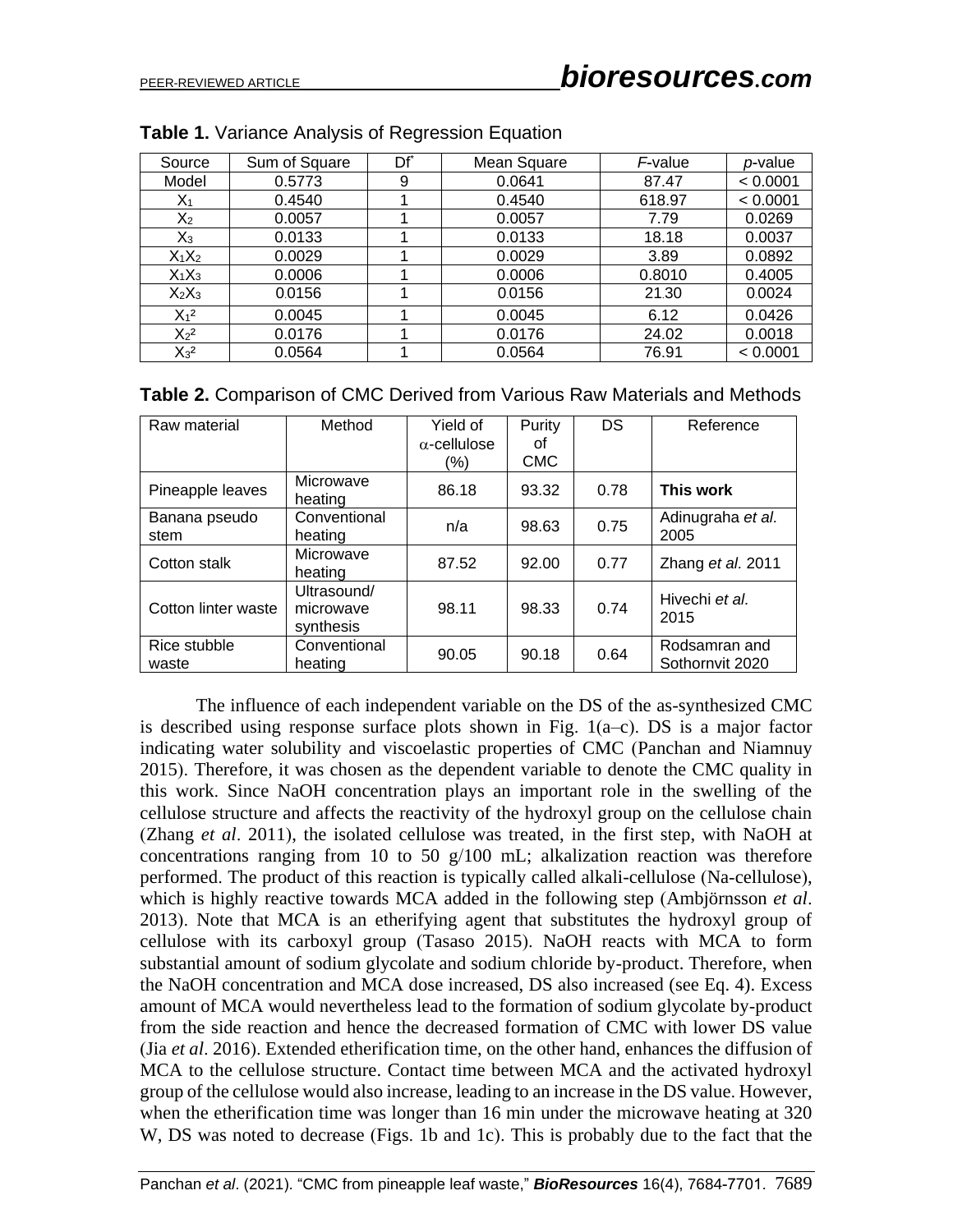structure of cellulose or the completely formed CMC were destroyed when the reaction was conducted under extended microwave heating (Zhang *et al*. 2011; Panchan *et al*. 2018).



**Fig. 1.** 3-dimensional response surface plots for analysis of combined effect of independent variables on DS. (a) NaOH concentration  $(X_1)$  and MCA dose  $(X_2)$ , (b) NaOH concentration  $(X_1)$ and time  $(X_3)$  and (c) MCA dose  $(X_2)$  and time  $(X_3)$ 

#### **Characterization of As-Synthesized CMC**

XRD patterns of isolated cellulose, alkali-cellulose, and as-synthesized CMC from pineapple leaves shown in Fig. 2 signify the differences in microstructures of these samples. Diffractogram of the isolated cellulose displayed main peaks at  $2\theta = 14.8^{\circ}$ , 16.4°, 22.5°, and 34.7°, which are, respectively, the positions of (101), (10 $\overline{1}$ ), (200), and (040) crystallographic planes typically assigned to cellulose I (Santos *et al*. 2015; Carrillo-Varela *et al.* 2018). After alkalization, the diffractogram peaks shifted to  $2\theta = 12.1^{\circ}$ ,  $20.2^{\circ}$ ,  $22.0^{\circ}$ and 37.1°, which correspond to the positions of  $(101)$ ,  $(10\overline{1})$ ,  $(200)$ , and  $(040)$ crystallographic planes, which are typical of the cellulose II polymorph (Mansikkamäki *et al*. 2005; Oudiani *et al*. 2011). Such shifts indicated that the crystalline form of cellulose changed during the alkalization reaction (Su *et al*. 2019). When focusing on the assynthesized CMC, it is clear that the characteristic peaks of cellulose had almost disappeared. This indicated the transformation into an amorphous phase due to the cleavage of hydrogen bonds upon being treated with NaOH (Panchan and Niamnuy 2015).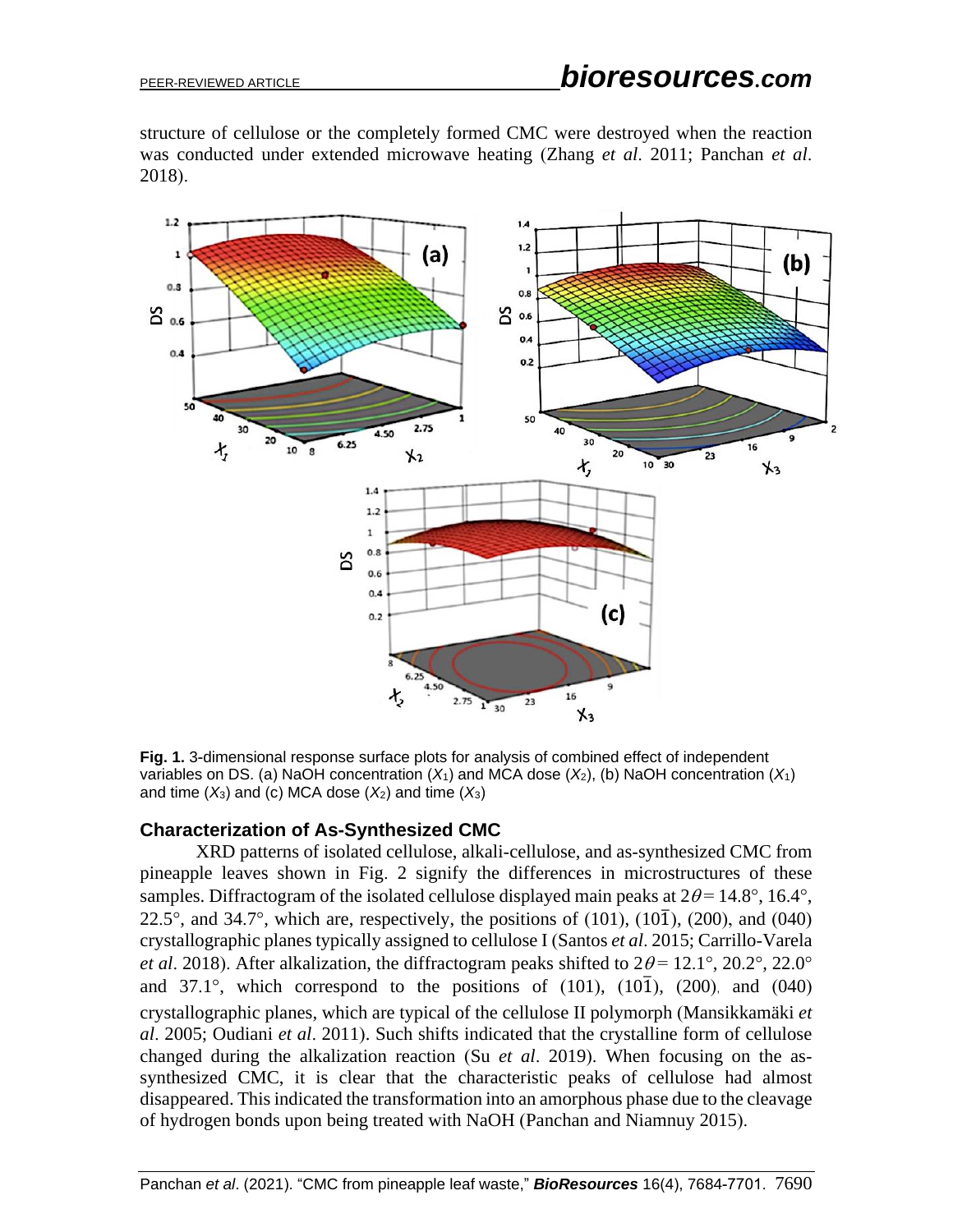Crystallinity index (CrI) values of isolated cellulose, alkali-cellulose, and assynthesized CMC were noted to be 93.98%, 69.16%, and 49.85%. Crystallinity of the samples decreased after alkalization and etherification due to the transformation and destruction of the crystalline cellulose (Wei *et al*. 2019). XRD patterns of the assynthesized CMC and commercial CMC were noted to be almost similar. Crystallinity indices of the as-synthesized CMC and commercial CMC were 49.85% and 52.03%, respectively. CrI of the as-synthesized CMC was different from those of CMC prepared from other raw materials, namely, banana pseudo stem and cotton linter waste, which had the crystallinity indices of 7.37 and 38, respectively (Adinugraha *et al*. 2005; Hivechi *et al*. 2015). Such observations are due to the fact that CrI does not depend only on DS, but also on the distribution of substituents within the anhydroglucose unit (AGU), molecular weight and polysaccharide chain structure, among other factors. These parameters are related to the type of raw materials, ratio of reactants and synthesis method (Mondal *et al*. 2015; Cai *et al*. 2018; Rahman *et al*. 2021).



**Fig. 2.** XRD patterns of cellulose, alkali-cellulose, as-synthesized CMC and commercial CMC

FTIR spectra of cellulose, alkali-cellulose, and as-synthesized CMC are shown in Fig. 3. The peak appearing between 3700 to 3000  $cm^{-1}$  is correlated with the hydroxyl group presented in cellulose, alkali-cellulose and CMC. The peaks appearing at 1060, 1112 and  $1162 \text{ cm}^{-1}$  correspond to the  $-O-$  stretching vibrations of the hydroxyl group of cellulose, stretching vibrations of ether bonds in the cellulose molecule, and stretching vibration of the ether bond (C-O-C) on the cellulose skeleton, respectively. The stronger peaks at 1430 and 1600 cm<sup>-1</sup> are related to the asymmetric and symmetric vibrations of COO<sup>-</sup> (carboxylate group), indicating the presence of the carboxymethylated anion in the cellulose structure. The peak at  $1340 \text{ cm}^{-1}$  represents the C-H bending, which could help confirm the formation of Na-cellulose and Na-CMC during the alkalization and etherification steps (Santos *et al*. 2015; Wei *et al*. 2019; Chagas *et al*. 2020). The intensity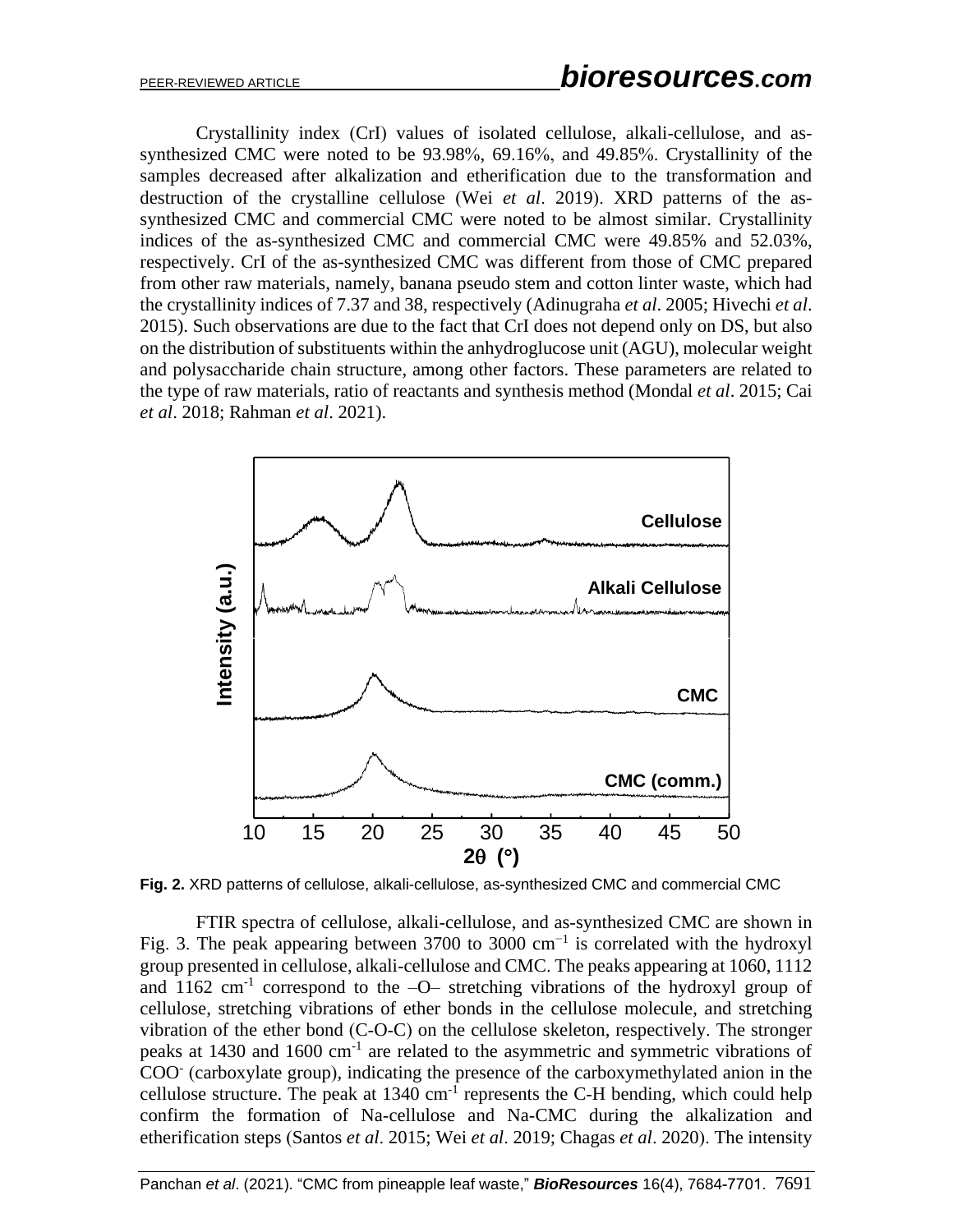of the peak at 900 cm−1 increased after the alkalization step. This result indicated the transformation of the crystalline structure of cellulose-I to II.

Similar spectra belonging to the as-synthesized CMC and commercial CMC could be observed. The as-synthesized cellulose also exhibited similar spectra to CMC prepared from other lignocellulosic biomasses (Adinugraha *et al*. 2005; Zhang *et al*. 2011; Hivechi *et al*. 2015; Rodsamran and Sothornvit 2020).



**Fig. 3.** FTIR spectra of cellulose, alkali-cellulose, as-synthesized CMC and commercial CMC

Morphological changes of the pineapple leaf fibers during different treatment stages were observed via scanning electron microscopy (Fig. 4). Untreated pineapple leaves exhibited rigid and highly ordered fibers, with diameters of around 35 μm. On the other hand, treated fibers possessed cellulose fiber bundles, with individual fibers having average diameters of around 6 μm (Fig. 4b); these changes are due to progressive removal of non-cellulosic layers. Figure 4(c) illustrates the regular and relatively smooth surface of the as-synthesized CMC, with approximate diameters of 29 μm. Such morphological characteristics are attributed to the bulky carboxymethyl group introduced into the surface of the cellulose fiber during the carboxymethylation reaction step (Santos *et al*. 2015).

Solubility and viscosity of the as-synthesized CMC were determined using water at 30  $^{\circ}$ C. The results are summarized in Table 3. The solubility decreased and viscosity increased when the CMC concentration increased.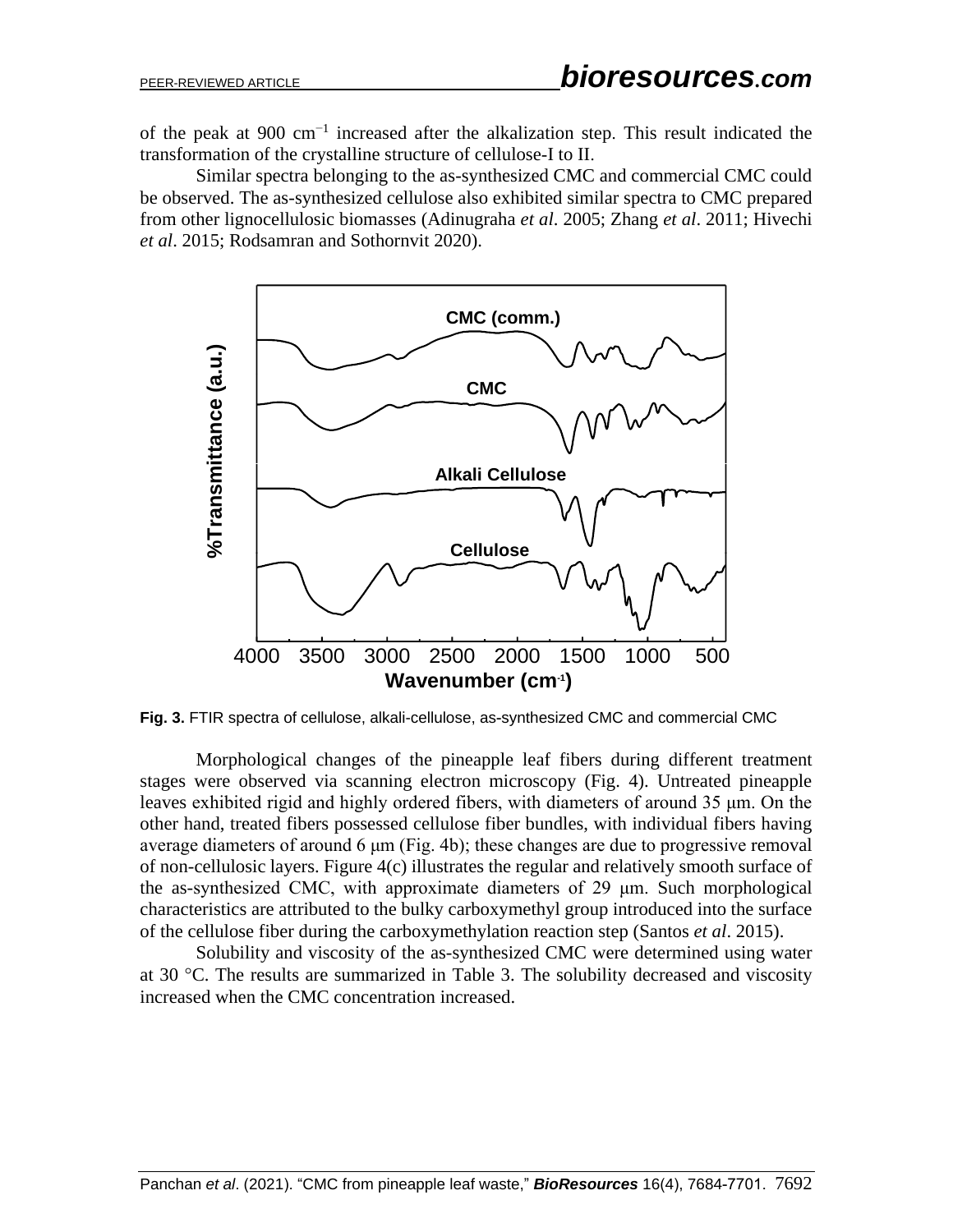

**Fig. 4.** Scanning electron microscopic images of (a) untreated dried pineapple leaf powder, (b) cellulose and (c) as-synthesized CMC.

| Concentration of CMC (%) | Solubility (g/100 mL) | Viscosity (cP) |
|--------------------------|-----------------------|----------------|
|                          | n/a                   | 0.89           |
| 0.3                      | 92.67                 | 18.33          |
|                          | 90.80                 | 66.80          |
|                          | 89.00                 | 111.00         |

**Table 3.** Solubility and Viscosity of as-synthesized CMC in Water at 30 °C

#### **Flow Behavior of As-Synthesized CMC**

Commercial food thickener (Resource, Nestle, Linda-a-Velha, Portugal) consisting of maltodextrin and xanthan gum was used as the reference thickener. Apparent viscosities of the as-synthesized CMC and commercial thickener solutions at 2 wt% concentration are shown in Fig. 5. The apparent viscosities of the as-synthesized CMC were very close to those of the commercial thickener. The two samples also exhibited similar behaviors, in that the viscosity decreased with the increased shear rate, indicating that both samples exhibited the shear-thinning behavior. These observations agree with those of Yang and Zhu (2007) and Arancibia *et al*. (2013). The observed changes can be interpreted as the result of the disruption of molecular entanglements of polymer coils upon increasing the shear rate (Chang *et al*. 2017).



**Fig. 5.** Apparent viscosity changes of as-synthesized CMC and commercial thickener at 25 °C and shear rates of 0.03 to 30 s-1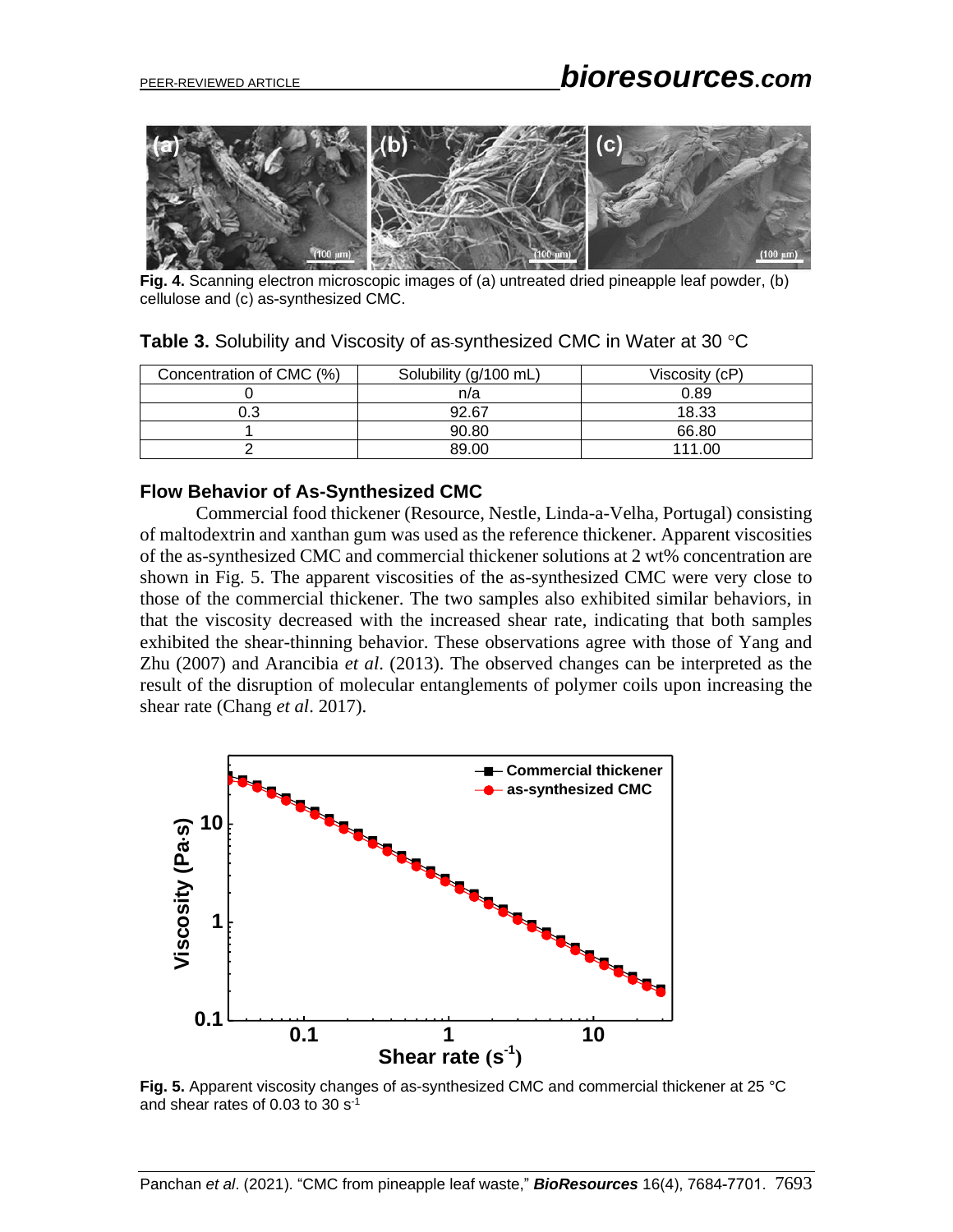Figure 6 shows the plots between the shear stress  $(\sigma)$  and shear rate  $(\gamma)$  of both the as-synthesized CMC and commercial thickener. The experimental data were well fitted to the Power-law model ( $R^2 = 0.9914 - 0.9924$ ); the rheological constants are listed in Table 4. The values of the flow behavior index (*n*) of both the as-synthesized CMC and commercial thickener samples were less than 1, indicating the shear-thinning behavior of both samples. Such a behavior is also typical of a food thickener (Seo and Yoo 2013; Yoon and Yoo 2017). The consistency index (*K*) reflects the viscosity of CMC solution; *K* value of the assynthesized CMC was smaller than that of the commercial CMC. This implied that the commercial thickener would lead to a slower movement of thickened water through oropharynx during swallowing when compared with the as-synthesized CMC (Pedersen *et al.* 2016, Jeong *et al*. 2019).



**Fig. 6.** Flow behaviors of as-synthesized CMC and commercial thickener at 25 °C and shear rates of 0.03 to 30  $s^{-1}$ 

**Table 4.** Power-law Model Constants of As-synthesized CMC and Commercial **Thickener** 

| Sample               | Power-law model constant |        |        |  |
|----------------------|--------------------------|--------|--------|--|
|                      | $\mathcal{K}$ (Pa sʰ)    |        | D2     |  |
| <b>CMC</b>           | 2.4265                   | 0.2469 | 0.9914 |  |
| Commercial thickener | 2.6190                   | 0.2470 | 0.9924 |  |

#### **Viscoelastic Properties of As-Synthesized CMC**

*G'* reflects the elastic property, while *G"* represents the viscous behavior of a material (Inglett *et al*. 2013). *G'* is of particular important as it is a parameter that reflects bolus formation for safe and easy swallowing (Jo *et al*. 2018). Figure 7 shows the viscoelastic behavior of water thickened by the as-synthesized CMC; the behavior of the water thickened by the commercial thickener is also illustrated. The dynamic profiles revealed the elastic over the viscous behavior. An increase in the angular frequency led to an increase in both the *G′* and *G″* values; similar trends were reported by Kim *et al*. (2014). *G′* was higher than *G″* over the entire frequency range for both thickeners, indicating their gel-like behavior (Barba *et al*. 2002; Moret-Tatay *et al*. 2015). Such a behavior has been interpreted as an entangled network among macromolecules (Lee and Yoo 2019).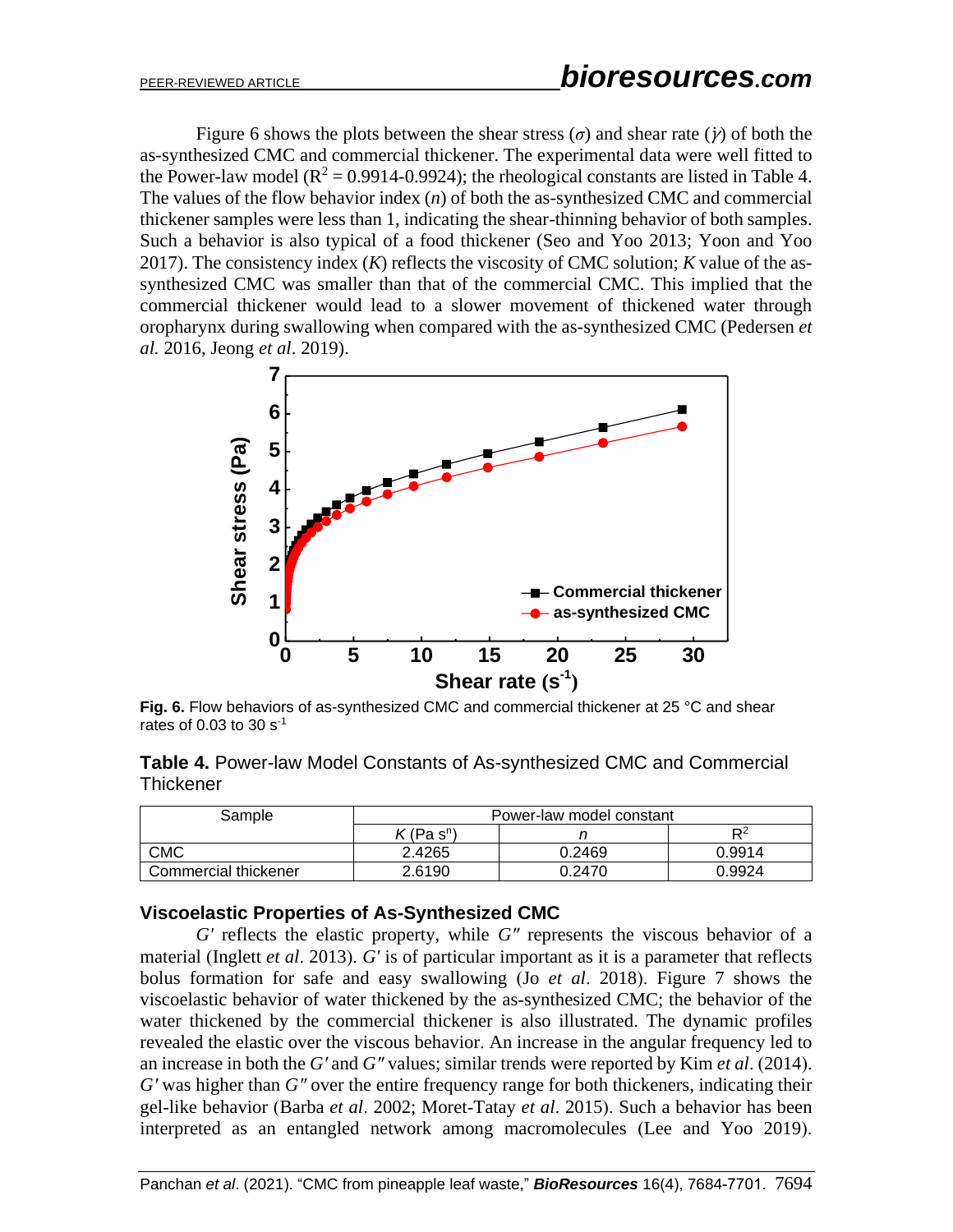Nevertheless, the as-synthesized CMC exhibited a larger slope of the *G'* curve than the commercial thickener, indicating the weaker structured system of the former (Sharma *et al*. 2017).



**Fig. 7.** Plots of storage modulus (filled symbols) and loss modulus (open symbols) versus angular frequency of (a) as-synthesized CMC from pineapple leaves and (b) commercial thickener

Experiments were conducted to evaluate the use of the as-synthesized CMC as a thickener for the selected liquid foods. The results (Table 5) illustrated that the viscosity increased by about 125, 76, and 70 folds when water, milk, and orange juice were thickened by the as-synthesized CMC. The commercial thickener increased the viscosities of the food samples by 2.15-, 2.45-, and 2.06-fold higher than the as-synthesized CMC. Such results are due to the fact that the commercial thickener contains xanthan gum, which is known for its ability to increase the viscosity of a solution even when used at a lower concentration (Desplanques *et al.* 2012). The above changes in the viscosity indicated that the behaviors of these foods had changed from thin liquids into nectar-thick consistency. In the case of mushroom cream soup, the viscosity increased only by about 1.6 folds; its behavior remained unchanged.

Based on the above-mentioned results, the as-synthesized CMC can be regarded as a potential thickener for water, milk, and orange juice because it could change the behaviors of these liquid foods into the desirable nectar-like consistency when being used at the same concentration as the commercial thickener. It is important to note that although the commercial thickener could more favorably increase the viscosity of the food samples than the as-synthesized CMC, xanthan gum in the commercial thickener can result in lower postprandial blood glucose when consumed at a larger dose (Fabek *et al*. 2014). This issue deserves careful consideration, especially in the case of elderly consumers or patients who possess swallowing and/or malnutrition issues.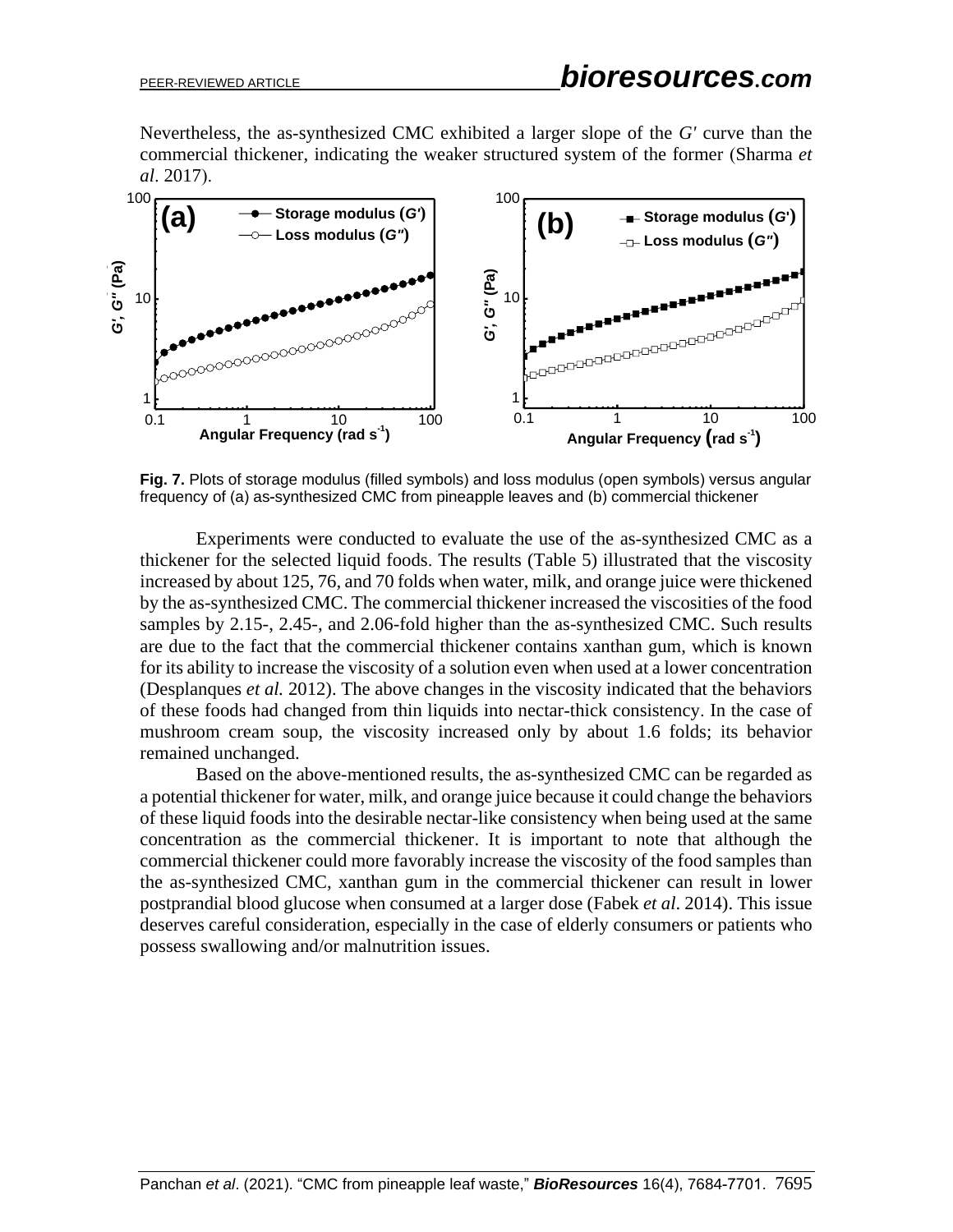**Table 5.** Viscosities and Behaviors of Liquid Foods Thickened by As-synthesized CMC and Commercial thickener

|                           | Viscosity (cP)               |                                                                         |                                                                    | <b>Behavior</b>       |                                                                         |                                                                    |
|---------------------------|------------------------------|-------------------------------------------------------------------------|--------------------------------------------------------------------|-----------------------|-------------------------------------------------------------------------|--------------------------------------------------------------------|
| Sample                    | Unthickened<br>sample        | Sample<br>thickened with<br>$2\%$ (w/v)<br>as-synthesized<br><b>CMC</b> | Sample<br>thickened with<br>$2\%$ (w/v)<br>commercial<br>Thickener | Unthickened<br>sample | Sample<br>thickened with<br>$2\%$ (w/v)<br>as-synthesized<br><b>CMC</b> | Sample<br>thickened with<br>$2\%$ (w/v)<br>commercial<br>Thickener |
| Water                     | $0.89 \pm 0.01$ <sup>c</sup> | $111.33 \pm 6.03^b$                                                     | $239.67 \pm 17.02^a$                                               | Thin liquid           | Nectar                                                                  | Nectar                                                             |
| Milk                      | $2.73 \pm 0.02$ <sup>c</sup> | $207.00 \pm 6.00^{\circ}$                                               | $465.67 \pm 23.94$ <sup>a</sup>                                    | Thin liquid           | Nectar                                                                  | Honey                                                              |
| Orange<br>iuice           | $13.64 \pm 0.02^{\circ}$     | $253.67 \pm 8.33^b$                                                     | 521.67 ± 18.99 <sup>a</sup>                                        | Thin liquid           | Nectar                                                                  | Honey                                                              |
| Mushroom<br>cream<br>soup |                              | $ 559.67 \pm 6.11^{\circ} 881.67 \pm 6.36^{\circ} $                     | $1226.33 \pm 5.13^a$                                               | Honey                 | Honey                                                                   | Honey                                                              |

Values with different superscript letters in the same row are significantly different (*p* < 0.05).

# **CONCLUSIONS**

- 1. Carboxymethyl cellulose from pineapple leaf waste was successfully synthesized by using the optimal condition of 50 g/100 mL NaOH, 8.0 g MCA/g cellulose, and an etherification time of 16 min under microwave heating at 320 W. At such a condition, the maximum degree of substitution of 0.78 was achieved.
- 2. As-synthesized CMC and commercial thickener exhibited similar shear-thinning behavior that is well described by the Power-law model. Such a behavior indicates its suitability as a food thickener.
- 3. As-synthesized CMC from pineapple leaves was characterized for its solubility and viscoelastic properties.  $2\%$  (w/v) CMC solution was noted as a non-Newtonian fluid exhibiting gel-like behavior in much the same way as the commercial thickener at the same suitable concentration. These results also reflect the suitable viscoelastic properties of the as-synthesized CMC as a food thickener.
- 4. As-synthesized CMC could adequately increase the viscosity of the test liquid foods, leading to the change of their behaviors from thin-liquid into nectar-like consistency. Therefore, it can be concluded that the as-synthesized CMC from pineapple leaves can serve as a potential alternative food thickener with comparable properties and behavior to the commercial food thickener.

# **ACKNOWLEDGEMENTS**

The authors express their sincere appreciation to the Kasetsart University Research and Development Institute (KURDI), Kasetsart University. The authors also express their appreciation to the National Science and Technology Development Agency (NSTDA) for financially supporting the study through the Chair Professor Grant (Grant No. P-20- 52263).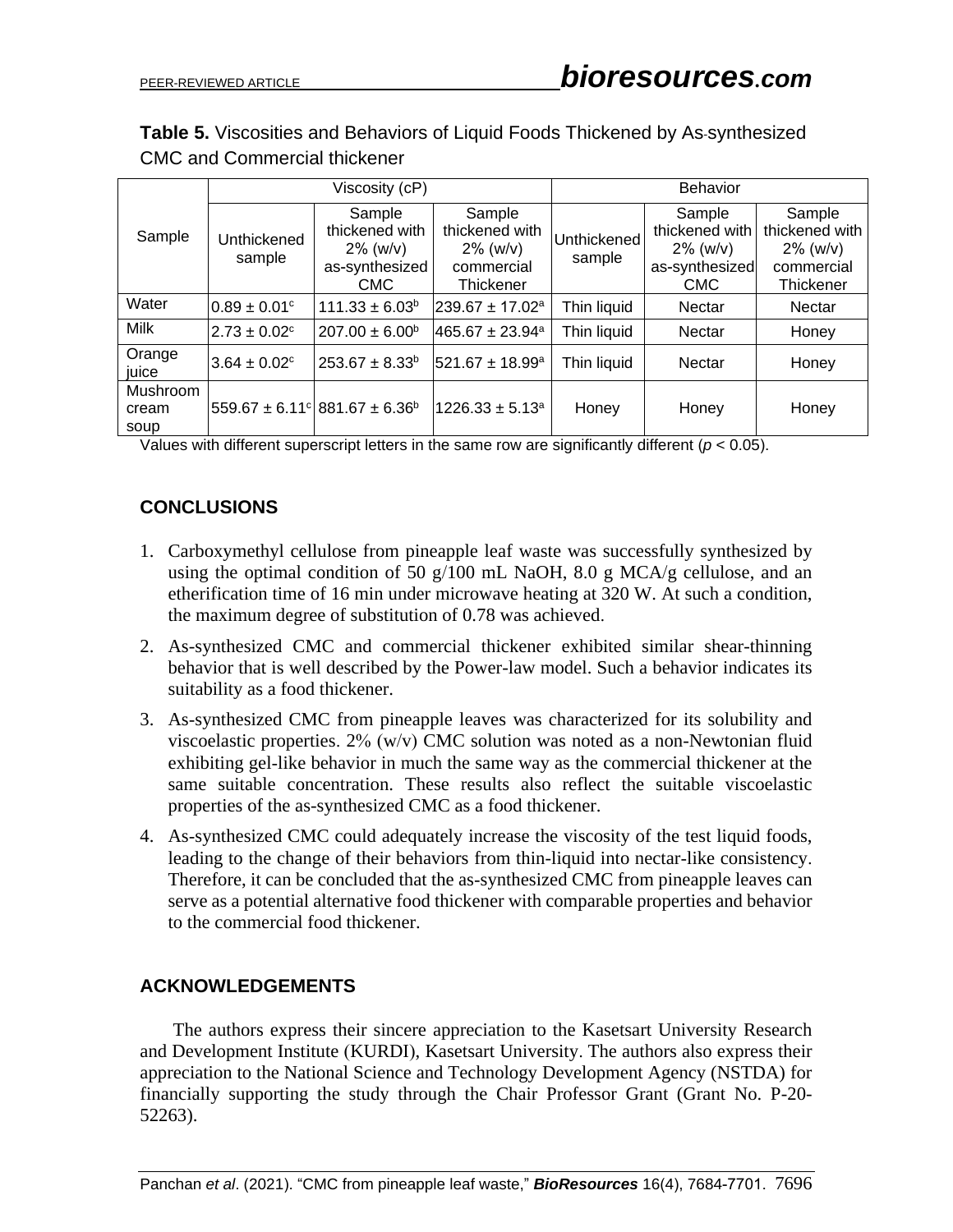# **REFERENCES CITED**

- Abe, T. O., Lajide, L., Owolabi, B. J., Adebayo, A. O., Ogunjobi, J. K., and Oluwasina, O. O. (2018). "Synthesis and application of carboxymethyl cellulose from *Gliricidia sepium* and *Cola gigantea*," *BioResources* 13, 6077-6097. DOI: 10.15376/biores.13.3.6077-6097
- Adinugraha, M. P., Marseno, D. W., and Haryadi (2005). "Synthesis and characterization of sodium carboxymethylcellulose from cavendish banana pseudo stem (*Musa cavendishii* LAMBERT)," *Carbohydrate Polymers* 62, 164-169. DOI: 10.1016/j.carbpol.2005.07.019
- Asl, S. A., Mousavi, M., and Labbafi, M. (2017). "Synthesis and characterization of carboxymethyl cellulose from sugarcane bagasse," *Journal of Food Processing and Technolog*y 8, 687-693. DOI:10.4172/2157-7110.1000687
- Ambjörnsson, H. A., Schenzel, K., and Germgård, U. (2013). "Carboxymethyl cellulose produced at different mercerization conditions and characterized by NIR FT Raman spectroscopy in combination with multivariate analytical method," *BioResources* 8, 1918-1932. DOI: 10.15376/biores.8.2.1918-1932
- Arancibia, C., Bayarri, S., and Costell, E. (2013). "Comparing carboxymethyl cellulose and starch as thickeners in oil/water emulsions. Implications on rheological and structural properties," *Food Biophysics* 8, 122-136. DOI: 10.1007/s11483-013-9287-2
- Arancibia, C., Navarro-Lisboa, R., Zúñiga, R. N., and Matiacevich, S. (2016). "Application of CMC as thickener on nanoemulsions based on olive oil: Physical properties and stability," *International Journal of Polymer Science* 6280581. DOI: 10.1155/2016/6280581
- ASTM (1994). *Standard test methods for sodium carboxymethylcellulose*. Philadelphia: ASTM Committee on Standards, 291-298. (ASTM: D1439-94).
- Balakrishnan, P., Gopi, S., Geethamma, V. G., Kalarikkal, N., and Thomas, S. (2018). "Cellulose nanofiber vs nanocrystals from pineapple leaf fiber: A comparative studies on reinforcing efficiency on starch nanocomposites," *Macromolecular Symposia* 280, 1800102-1800108. DOI: 10.1002/masy.201800102
- Barba, C., Montané, D., Farriol, X., Desbriéres, J., and Rinaudo, M. (2002). "Synthesis and characterization of carboxymethylcellulose from non-wood pulps II. Rheological behaviour of CMC in aqueous solution," *Cellulose* 9, 327-335. DOI: 10.1023/A:1021136626028
- Bayarri, S., González-Tomás, L., and Costell, E. (2009). "Viscoelastic properties of aqueous and milk systems with carboxymethyl cellulose," *Food Hydrocolloids* 23, 441-450. DOI: 10.1016/j.foodhyd.2008.02.002
- Cai, Z., Wu, J., Du, B., and Zhang, H. (2018). "Impact of distribution of carboxymethyl substituents in the stabilizer of carboxymethyl cellulose on the stability of acidified milk drinks," *Food Hydrocolloids* 76, 150-157. DOI: 10.1016/j.carbpol.2005.07.019
- Carrillo-Varela, I., Pereira, M., and Mendonça, R. T. (2018). "Determination of polymorphic changes in cellulose from *Eucalyptus* spp. fibres after alkalization," *Cellulose* 25, 6831-6845. DOI: 10.1007/s10570-018-2060-4
- Chagas, R., Gericke, M., Ferreira, R. B., Heinze, T., and Ferreiea, L. M. (2020). "Synthesis and characterization of dicarboxymethyl cellulose," *Cellulose* 27, 1965- 1974. DOI: 10.1007/s10570-019-02952-6
- Chang, Y., Li Y., Miao, Q., Jiang, H., and Gao, X. (2017). "Rheological properties of six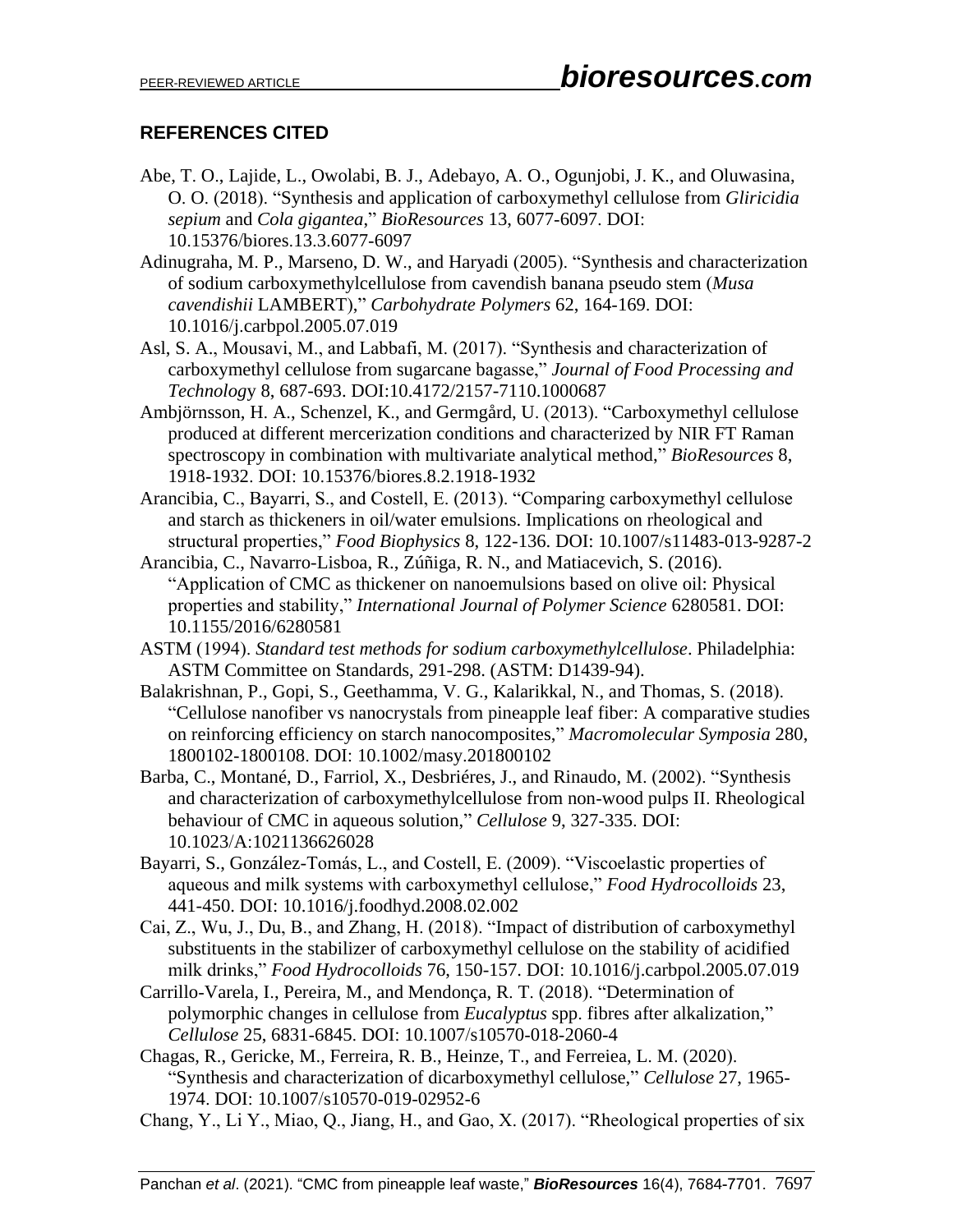plant-based seed gums," *American Journal of Analytical Chemistry* 8, 690-707. DOI: 10.4236/ajac.2017.877051

- Cherian, B. M., Leao, A. L. de Souza, S. F., Thomas, S., Pothan, L. A., and Kottaisamy, M. (2010). "Isolation of nanocellulose from pineapple fibers by steam explosion," *Carbohydrate Polymers* 81, 720-725. DOI: 10.1016/j.carbpol.2010.03.046
- Chollakup, R., Tantatherdtam, R., Ujjin, S., and Sriroth, K. (2011). "Pineapple leaf fiber reinforced thermoplastic composites: Effects of fiber length and fiber content on their characteristics," *Journal of Applied Polymer Science* 119, 1952-1960. DOI: 10.1002/app.32910
- Chouhan, N., Vig, H., and Deshmukh, R. (2019). *Carboxymethyl Cellulose Market by Purity Level (Highly Purified, Technical Grade, and Industrial Grade), Application (Food & Beverages, Oil & Refining, Pharmaceutical, Paint & Textile, Cosmetics & Personal Care, Paper Coating & Household Care, and Others), and Property (Thickening Agent, Stabilizer, Binder, Anti-Repository Agent, Lubricator, Emulsifier, and Excipient): Global Opportunity Analysis and Industry Forecast, 2019-2026*, Allied Market Research, [\(https://www.alliedmarketresearch.com/carboxymethyl](https://www.alliedmarketresearch.com/carboxymethyl-cellulose-market)[cellulose-market\)](https://www.alliedmarketresearch.com/carboxymethyl-cellulose-market).
- Desplanques, S., Renou, F., Grisel, M., and Malhiac, C. (2012). "Impact of chemical composition of xanthan gum and acacia gums on the emulsification and stability of oil-in-water emulsions," *Food Hydrocolloids* 27, 401-410. DOI: 10.1016/j.foodhyd.2011.10.015
- Fabek, H., Messerschmidt, S., Brulport, V., and Goff, H.D. (2014). "The effect of *in vitro* digestive processes on the viscosity of dietary fibres and their influence on glucose diffusion," *Food Hydrocolloids* 35, 718-726. DOI: [10.1016/j.foodhyd.2013.08.007](https://doi.org/10.1016/j.foodhyd.2013.08.007)
- Hivechi, A., Bahrami, S. H., Arami, M., and Karimi, A. (2015). "Ultrasonic mediated production of carboxymethyl cellulose: Optimization of conditions using response surface methodology," *Carbohydrate Polymers* 134, 278-284. DOI: 10.1016/j.carbpol.2015.07.045
- Inglett, G. E., Chen, D., Xu, J., and Lee, S. (2013). "Pasting and rheological properties of chia composites containing barley flour," *International Journal of Food Science & Technology* 48, 2564-2570. DOI: 10.1111/ijfs.12250
- Jeong, G. Y., Bak, J. H., and Yoo, B. (2019). "Physical and rheological properties of xanthan gum agglomerated in fluidized bed: effect of HPMC as a binder," *International Journal of Biological Macromolecules* 121, 424-428. DOI: [10.1016/j.ijbiomac.2018.10.048](https://doi.org/10.1016/j.ijbiomac.2018.10.048)
- Jia, F., Liu, H. J., and Zhang, G. G. (2016). "Preparation of carboxymethyl cellulose from corncob," *Procedia Environmental Sciences* 31, 98-102. DOI: 10.1016/j.proenv.2016.02.013
- Jo, W., Bak, J. H., and Yoo, B. (2018). "Rheological characterizations of concentrated binary gum mixtures with xanthan gum and galactomannans," *International Journal of Biological Macromolecules* 114, 263-269. DOI: 10.1016/j.ijbiomac.2018.03.105
- Kappe, C. O. (2004). "Controlled microwave heating in modern organic synthesis," *Angewandte Chemie* 43, 6250-6284. DOI: 10.1002/anie.200400655

Kengkhetkit, N., and Amornsakchai, T. (2012). "Utilization of pineapple leaf waste for plastic reinforcement: 1. A novel extraction method for short pineapple leaf fiber," *Industrial Crops and Products* 40, 55-61. DOI: 10.1016/j.indcrop.2012.02.037

Kim, S. G., Yoo, W., and Yoo, B. (2014). "Effect of thickener type on the rheological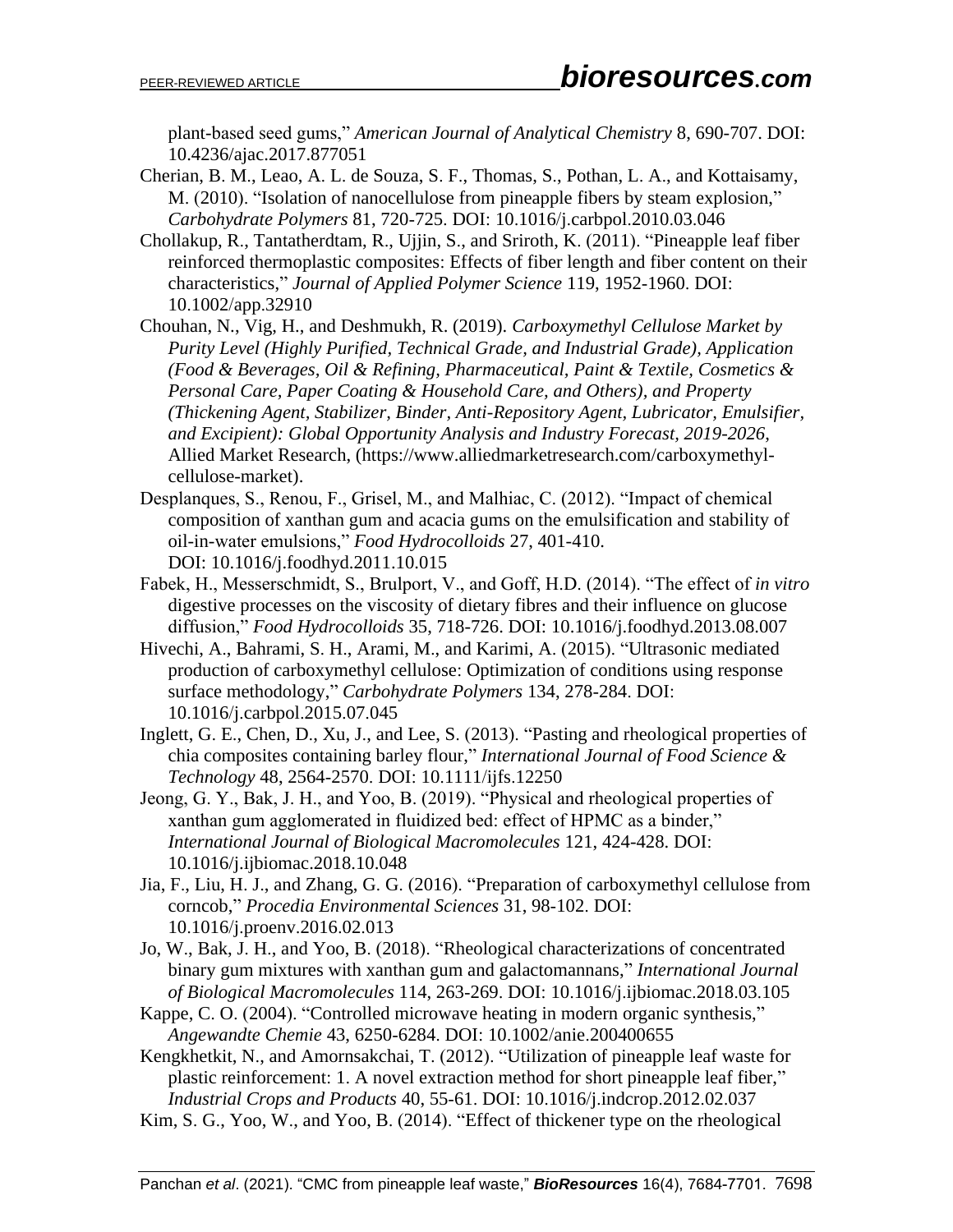properties of hot thickened soups suitable for elderly people with swallowing difficulty," *Preventive Nutrition and Food Science* 19, 358-362. DOI: 10.3746/pnf.2014.19.4.358

- Klunklin, W., Jantanasakulwong, K., Phimolsiripol, Y., Leksawasdi, N., Seesuriyachan, P., Chaiyaso, T., Insomphun, C., Phongthai, S., Jantrawut, P., Sommano, S. R., Punyodom, W., Reungsang, A., Ngo, T. M. P., and Rachtanapun, P. (2021). "Synthesis, characterization, and application of carboxymethyl cellulose from asparagus stalk end," *Polymers* 13, 81-95. DOI: 10.3390/polym13010081
- Lakshmi, D. S., Trivedi, N., and Reddy, C. R. K. (2017). "Synthesis and characterization of seaweed cellulose derived carboxymethyl cellulose," *Carbohydrate Polymers* 157, 1604-1610. DOI: 10.1016/j.carbpol.2016.11.042
- Lee, H., and Yoo, B. (2019). "Rheological characteristics of waxy rice starch modified by carboxymethyl cellulose," *Preventive Nutrition and Food Science* 24, 478-484.
- Mahardika, M., Abral, H., Kasim, A., Arief, S., and Asrofi, M. (2018). "Production of nanocellulose from pineapple leaf fibers via high-shear homogenization and ultrasonication," *Fibers* 6, 28-39. DOI: 10.3390/fib6020028
- Mansikkamäki, P., Lahtinen, M., and Rissanen, K. (2005). "Structural changes of cellulose crystallites induced by mercerization in different solvent systems; determined by powder X-ray diffraction method," *Cellulose* 12, 233-242. DOI: 10.1007/s10570-004-3132-1
- Mondal, M. I. H., Yeasmin, M. S., and Rahman, M. S. (2015). "Preparation of food grade carboxymethyl cellulose from corn husk agrowaste," *International Journal of Biological Macromolecules* 79, 144-150. DOI: 10.1016/j.ijbiomac.2015.04.061
- Moret-Tatay, A., Rodriguez-Garcia, J., Marti-Bonmati, E., Hernando, I., and Hernandez, M. J. (2015). "Commercial thickeners used by patients with dysphagia: Rheological and structural behaviour in different food matrices," *Food Hydrocolloids* 51, 318- 326. DOI: 10.1016/j.foodhyd.2015.05.019
- Office of Agricultural Economics. (2020). *Pineapple Factory: Cultivated area, harvest area, yield and yield per rai in 2019 by province*, Office of Agricultural Economics (https://www.oae.go.th/).
- Ou, S., Kwok, K., Li, Y., and Fu, L. (2001). "*In vitro* study of possible role of dietary fiber in lowering postprandial serum glucose," *Journal of Agricultural and Food Chemistry* 49, 1026-1029. DOI: [10.1021/jf000574n](https://doi.org/10.1021/jf000574n)
- Oudiani, A. E., Chaabouni, Y., Msahli, S., and Sakli, F. (2011). "Crystal transition from cellulose I to cellulose II in NaOH treated *Agave americana* L. fibre," *Carbohydrate Polymers* 86, 1221-1229. DOI: 10.1016/j.carbpol.2011.06.037
- Panchan, N., and Niamnuy, C. (2015). "Preparation, optimization and characterization of carboxymethyl cellulose from rice straw using microwave heating," *The 2nd International Symposium on Agricultural Technology (ISAT2015)*, Chonburi, Thailand, 141-144.
- Panchan, N., Niamnuy, C., Dittanet, P., and Devahastin, S. (2018). "Optimization of synthesis condition for carboxymethyl cellulose-based hydrogel from rice straw by microwave-assisted method and its application in heavy metal ions removal," *Journal of Chemical Technology and Biotechnology* 93, 413-425. DOI: 10.1002/jctb.5370
- Pedersen, A., Wilson, J., McColl, E., Carding, P., and Patterson, J. (2016). "Swallowing outcome measures in head and neck cancer - How do they compare?," *Oral Oncology* 52, 104-108. DOI: 10.1016/j.oraloncology.2015.10.015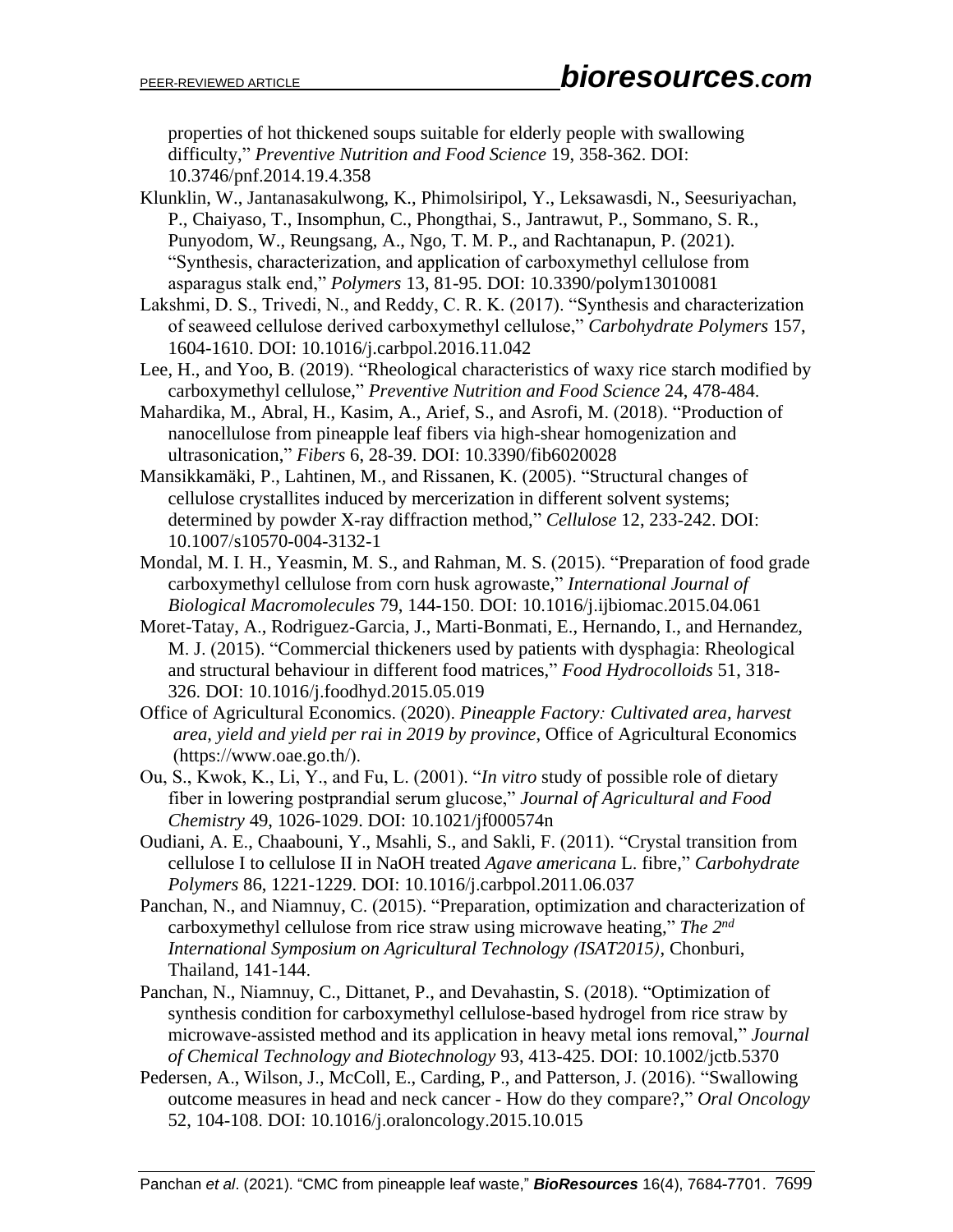- Phan, M. T. T., Pham, L. N., Nguyen, L. H., and To, L. P. (2021). "Investigation on synthesis of hydrogel starting from Vietnamese pineapple leaf waste-derived carboxymethylcellulose," *Journal of Analytical Methods in Chemistry* 2021, 6639964. DOI:10.1155/2021/6639964
- Pushpamalar, V., Langford, S. J., Ahmad, M., and Lim, Y. Y. (2006). "Optimization of reaction conditions for preparing carboxymethyl cellulose from sago waste," *Carbohydrate Polymers* 64, 312-318. DOI: 10.1016/j.carbpol.2005.12.003

Rahman, M.S., Hasan, M.S., Nitai, A.S., Nam, S., Karmakar, A.K., Ahsan, M.S., Shiddiky, M.J.A., and Ahmed, M.B. (2021). "Recent development of carboxymethyl cellulose," *Polymers* 13, 1345. DOI: 10.3390/polym13081345.

- Rodsamran, P., and Sothornvit, R. (2020). "Carboxymethyl cellulose from rice stubble waste," *Songklanakarin Journal of Science and Technology* 42 (2), 454-460. DOI: 10.14456/sjst-psu.2020.59
- Santos, D. M., Bukzem, A. L., Ascheri, D. P. R., Signini, R., and Aquino, G. L. B. (2015). "Microwave-assisted carboxymethylation of cellulose extracted from brewer's spent grain," *Carbohydrate Polymers* 131, 125-133. DOI: 10.1016/j.carbpol.2015.05.051
- Santos, R. M., Neto, W. P. F., Silvério, H. A., Martin, D. F., Dantas, N. O., and Pasquini, D. (2013). "Cellulose nanocrystals from pineapple leaf, a new approach for the reuse of this agro-waste," *Industrial Crops and Products* 50, 707-714. DOI: 10.1016/j.indcrop.2013.08.049
- Sasikala, M., and Umapathy, M. J. (2018). "Preparation and characterization of pineapple leaf cellulose nanocrystal reinforced gelatin bio-nanocomposite with antibacterial banana leaf extract for application in food packaging," *New Journal of Chemistry* 42, 19979-19986. DOI: 10.1039/C8NJ02973C
- Seo, C.-W., and Yoo, B. (2013). "Steady and dynamic shear rheological properties of gum-based food thickeners used for diet modification of patients with dysphagia: Effect of concentration," *Dysphagia* 28, 205-211. DOI: 10.1007/s00455-012-9433-x
- Shahbandeh, M. (2021). *Leading countries in pineapple production worldwide in 2019*, Statista (https://www.statista.com/statistics/298517/global-pineapple-production-byleading-countries/).
- Sharma, M., Kristo, E., Corredig, M., and Duizer, L. (2017). "Effect of hydrocolloid type on texture of pureed carrot: Rheological and sensory measures," *Food Hydrocolloids* 63, 478-487. DOI: 10.1016/j.foodhyd.2016.09.040
- Shui, T., Feng, S., Chen, G., Li, A., Yuan, Z., Shui, H., Kuboki, T., and Xu, C. (2017). "Synthesis of sodium carboxymethyl cellulose using bleached crude cellulose fractionated from cornstalk," *Biomass and Bioenergy* 105, 51-58. DOI: 10.1016/j.biombioe.2017.06.016
- Su, L., Ou, Y., Feng, X., Lin, M., Li, J. Liu, D., and Qi, H. (2019). "Integrated production of cellulose nanofibers and sodium carboxymethylcellulose through controllable ecocarboxymethylation under mild conditions," *ACS Sustainable Chemistry and Engineering* 7, 3792-3800. DOI: 10.1021/acssuschemeng.8b04492
- Tangtubtim, S., and Saikrasun, S. (2019). "Adsorption behaviour of polyethyleneimine carbamate linked pineapple leaf fiber for Cr(VI) removal," *Applied Surface Science* 467-468, 596-607. DOI: 10.1016/j.apsusc.2018.10.204
- TAPPI T203om-88 (1992). "Alpha, beta, and gamma cellulose in pulp," TAPPI Press, Atlanta, GA.